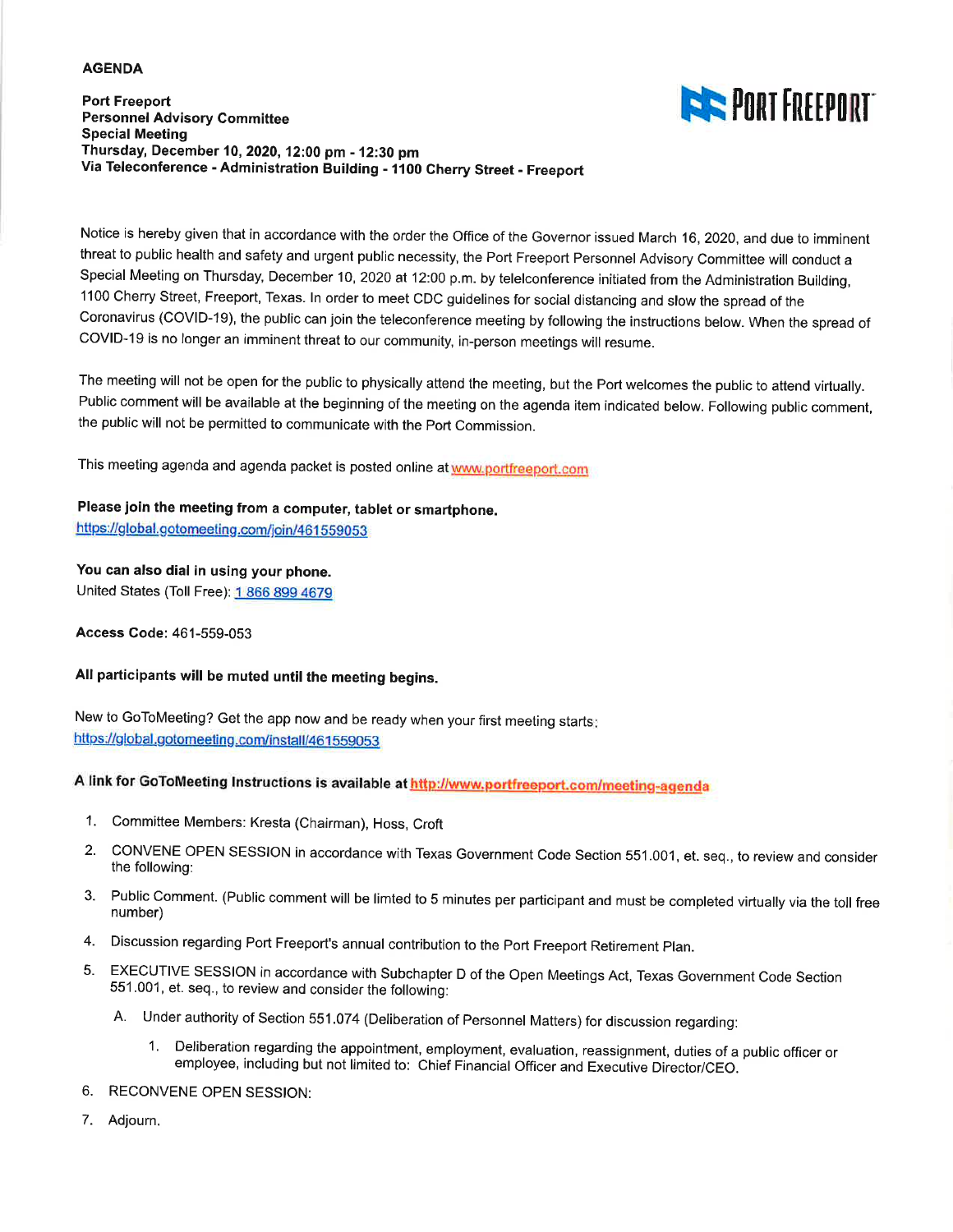The Committee does not anticipate going into a closed session under Chapter 551 of the Texas Government Code at this meeting for any other items on the agenda, however, if necessary, the Committee may go into a closed session as permitted by law regarding any item on the agenda

Flyele)

Phyllis Saathoff, Executive Director/CEO PORT FREEPORT

In compliance with the Americans with Disabilities Act, the District will provide for reasonable accommodations for persons attending its functions. Requests should be received at least 24 hours in advance,